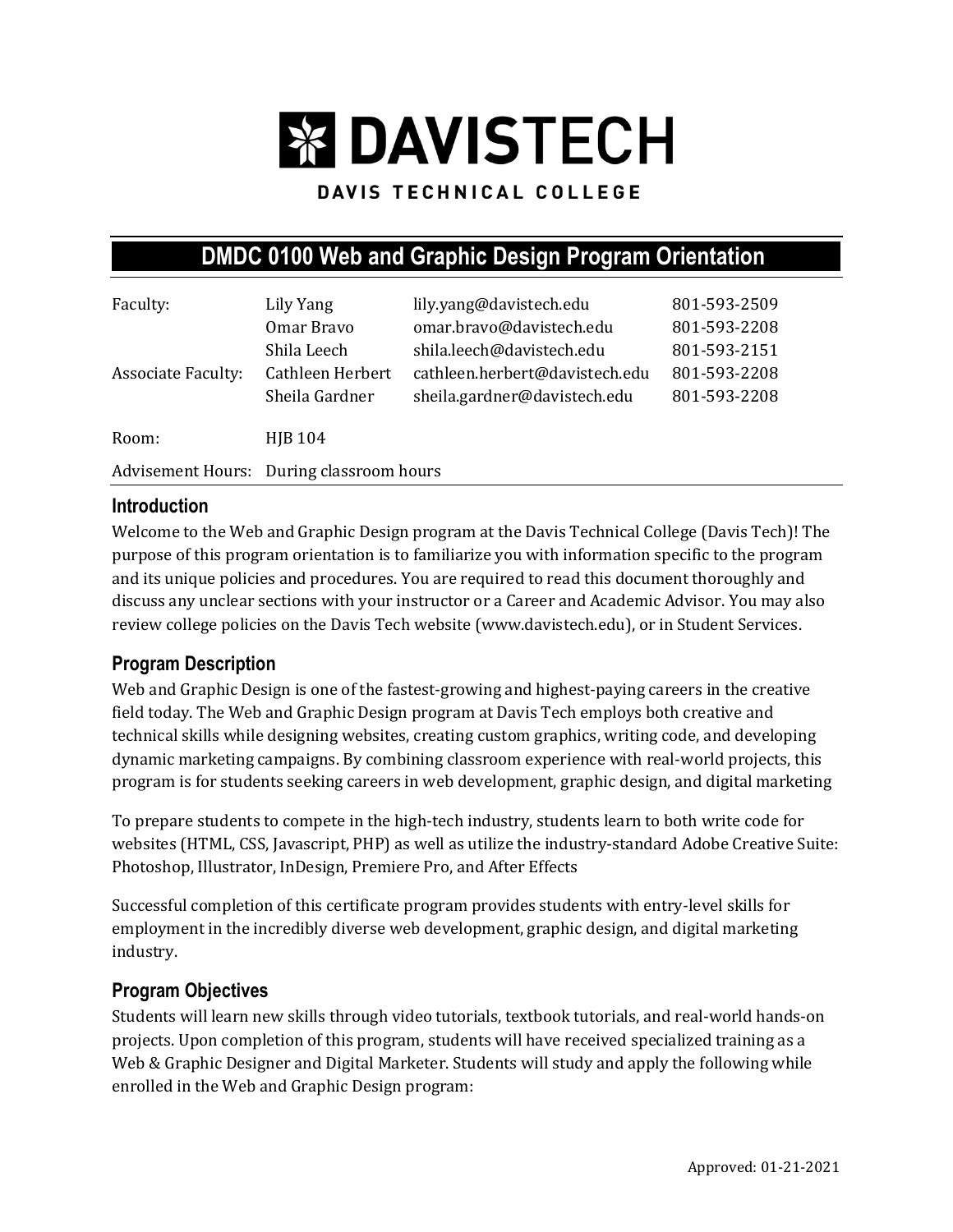#### **Core Objectives:**

- Understand the difference between Fine Art and Digital Marketing Industries
- Manipulate raster images using Adobe Photoshop
- Create vector graphics and illustrations using Adobe Illustrator
- Design using contrast, repletion, alignment, and proximity—the four basic design principles
- Create Responsive Websites (Mobile-First / Progressively Enhanced) using HTML, CSS, and JavaScript that will work on all devices and screen sizes
- Create dynamic User Interfaces and delightful User Experiences
- Optimize websites to load quickly and rank highly in search engines
- Design effective Information Architecture schemas
- Develop custom themes for industry standard Content Management Systems (CMS)
- Establish an online Web & Graphic Design portfolio

#### **Elective Objectives:**

- Develop web applications using industry standard programming languages and advanced frameworks (ReactJS)
- Develop marketing channels for customer promotion
- Edit digital videos with produce special effects
- Edit the animated film by using Adobe Premier Pro and/or After Effects
- Experience real world design processes and client interactions
- Create publications using Adobe InDesign
- Demonstrate an understanding of the print and prepress process
- Select correct fonts, font types, and colors for specific publications
- Manipulate and organize pictures using Adobe Photoshop
- Apply foundational principles and processes to all visual designs

#### **General Information**

You can access this orientation on the Davis Tech program web site, as well as current information on the following items:

- Admission Requirements
- Classroom Availability
- Training Location
- Graduation Requirements
- Course Descriptions
- Program Requirements
- Gainful Employment Disclosures
- Estimated Cost (*tuition, fees, program and course materials*)
- Financial Aid
- Credentials
- Job Outlook

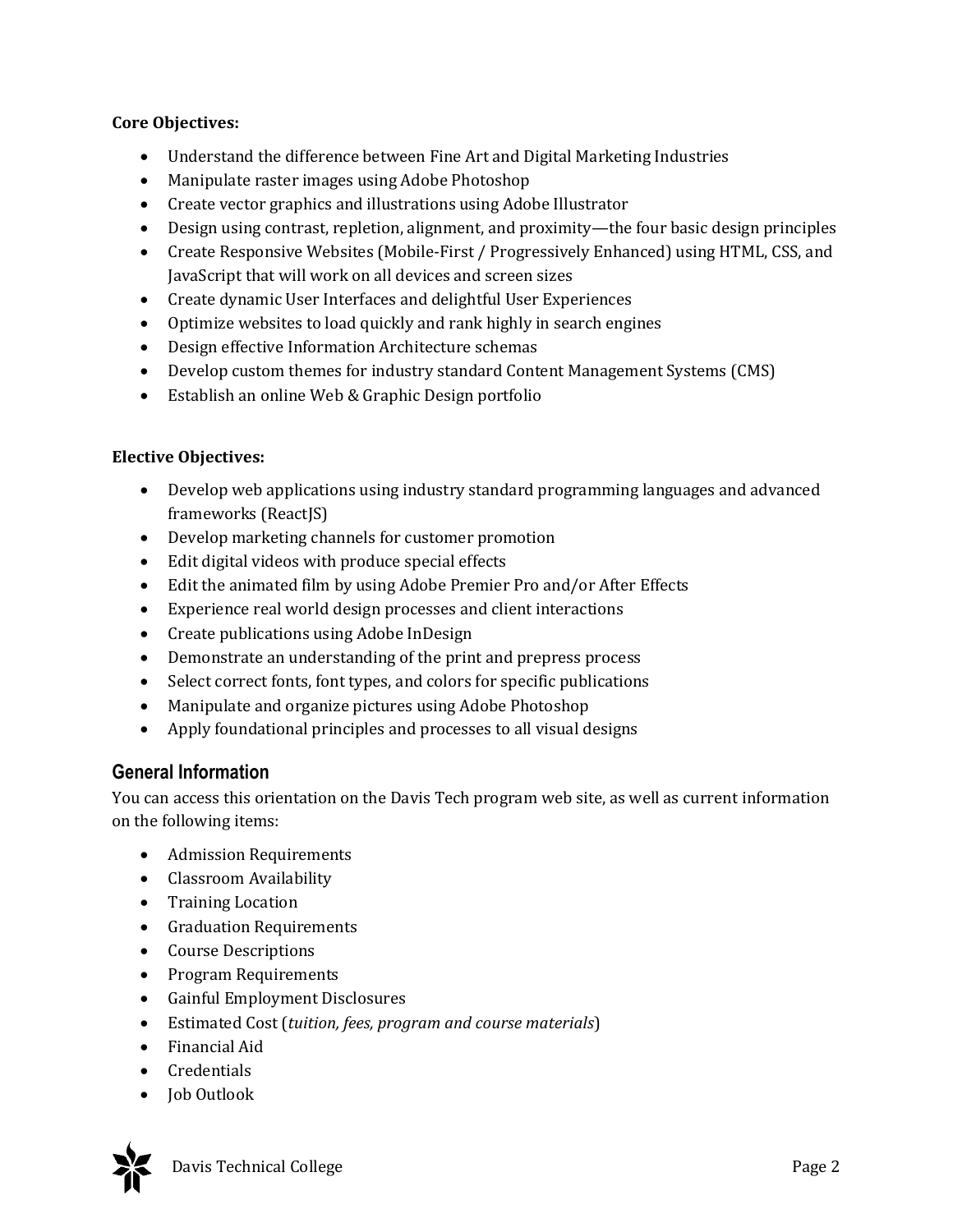- Transfer Options
- Academic Agreements
- Industry Licensing and Certification

## **Student Advisement**

Web and Graphic Design faculty are available for student advisement during the hours listed at the beginning of this orientation. These meetings will allow you and the instructor to accomplish the following tasks:

- Update any changes in your employment status and contact information in Northstar.
- Review course performance and attendance requirements.
- Define and clarify training and career goals.
- Select appropriate courses according to your interest and aptitude and that achieve program completion requirements.
- Discuss professional work ethic.
- Discuss challenges and Davis Tech support services that can help improve your success.

## **Scheduling**

Courses in this program have an open-start/defined-end schedule. Students in this program may start courses at any time. Following course enrollment, the student receives a schedule that shows the date by which they must have completed the course. Students who fail to complete a course by the end date will be required to re-enroll and repay for the course. This type of scheduling is also referred to as course based, because you pay for a course at a time.

## **Campus Technology**

Each time that you attend class, you will log in to and out of the Northstar Classroom Login Station using your 10-digit student number. You were given this number when you completed the Davis Tech enrollment process. You will use your student number to access the Student Portal as well. Your instructor will provide you with information on Canvas access.

You can access Canvas from any internet-connected computer at the following URL: https://davistech.instructure.com/login. If you have problems logging in to Canvas, please see your instructor or email online.support@davistech.edu. If you encounter technical problems while in Canvas, use the Help button in Canvas and the "Report a Problem" link. A general orientation to Canvas can be found in the New Student Orientation, but faculty will also offer an orientation specific to technology in your program on your first day of class.

## **Students with Disabilities**

If you have a disability that may require accommodation, contact and work through the counseling service located in Student Services.

## **Competency-Based Training**

Davis Tech courses are competency-based, requiring you to demonstrate your knowledge and skill according to industry-based objectives and performance standards. Course lengths are based on actual clock-hours and are calculated on the average length students are expected to complete

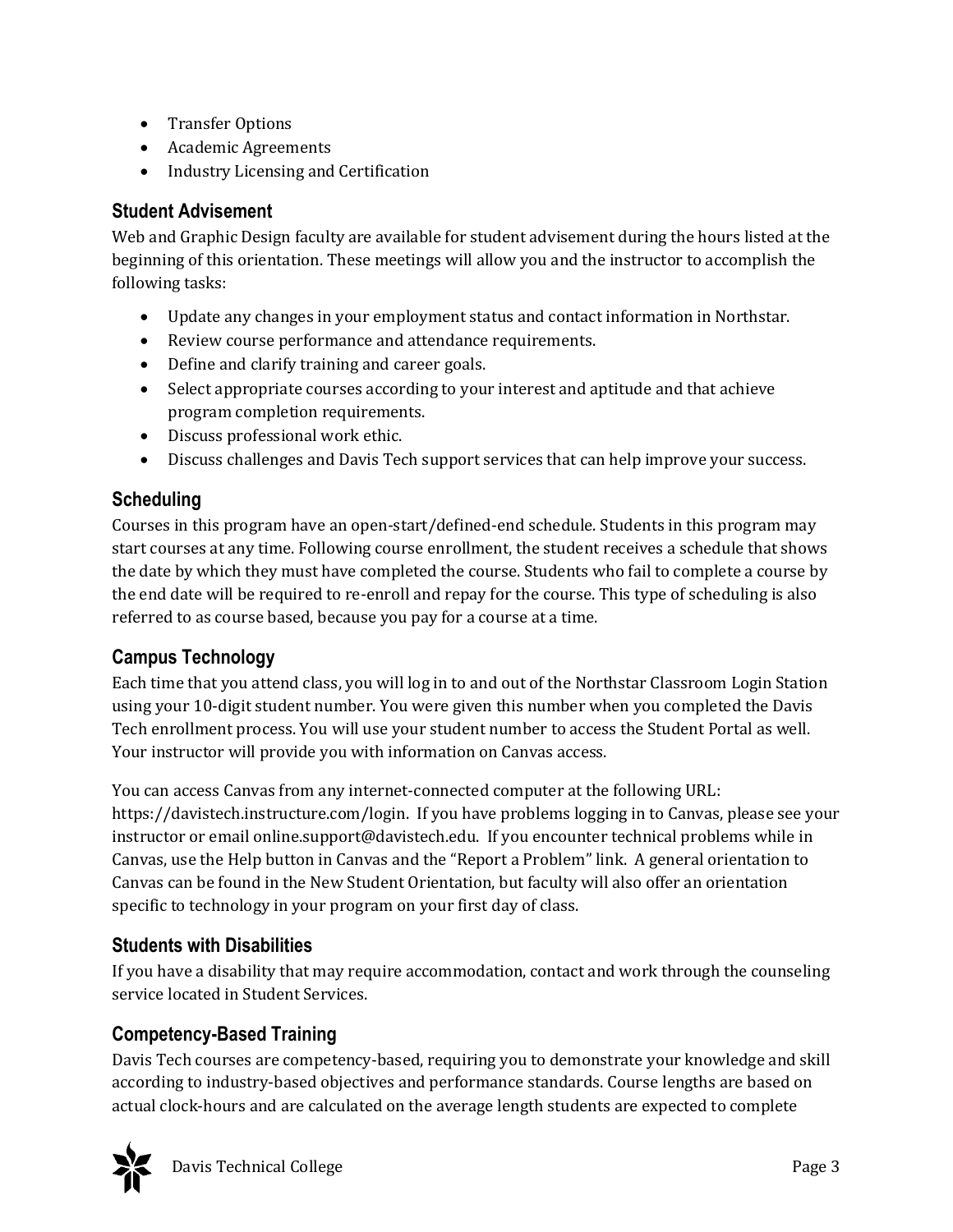designated course work. At the beginning of each course, you purchase or receive course curriculum which provides guided learning modules for you to follow. This includes the amount of time that should be spent on each learning activity. This will help you to meet industry time standards and to complete course work in an appropriate amount of time.

## **Face-to-Face/Hybrid Education**

Some courses in this program combine work that must completed face-to-face (F2F) on campus with the convenience of work that can be completed independently using Canvas, a learning management system. When you log in to Canvas, you will find Guidelines for Success in a Hybrid/Online Course; a tutorial for using the learning management system; email requirements; netiquette, technical support and troubleshooting guidelines.

## **Program Safety**

Office environments like those in digital media are often seen as free of safety issues, and it is true that office workers are at a lower risk of workplace injuries than most occupations. However, it is still important to talk about safety with our digital media students. You will learn more about safety in our DMDC 0000 orientation course, but you should also be aware of these basic safety issues while in our program:

- Make sure your desk setup is ergonomic
- Take regular breaks and get up and move around
- Notify an instructor if electrical cords are worn or misplaced
- Know our emergency procedures and evacuation plans (posted in our classroom)

#### **Performance Standards**

#### **Progress**

Progress is calculated by the number of scheduled hours versus the amount of coursework completed. Progress must be maintained at 100%. By following the module hours indicated in the course syllabus, students can maintain good progress. If you have difficulty meeting the progress requirement, you are encouraged to talk to your instructor. Failure to maintain the required progress standard or failure to complete a course by the end date will result in academic corrective action being taken.

#### **Grading**

Davis Tech courses are competency-based, requiring you to demonstrate your knowledge and skill according to industry-based objectives and performance standards. Course lengths are based on actual clock-hours and are calculated on the average length students are expected to complete designated course work. At the beginning of each course, you purchase or receive course curriculum which provides guided learning modules for you to follow. This includes the amount of time that should be spent on each learning activity. This will help you to meet industry time standards and to complete course work in an appropriate amount of time.

Web and Graphic Design course and/or module grades are issued based on the following scale:

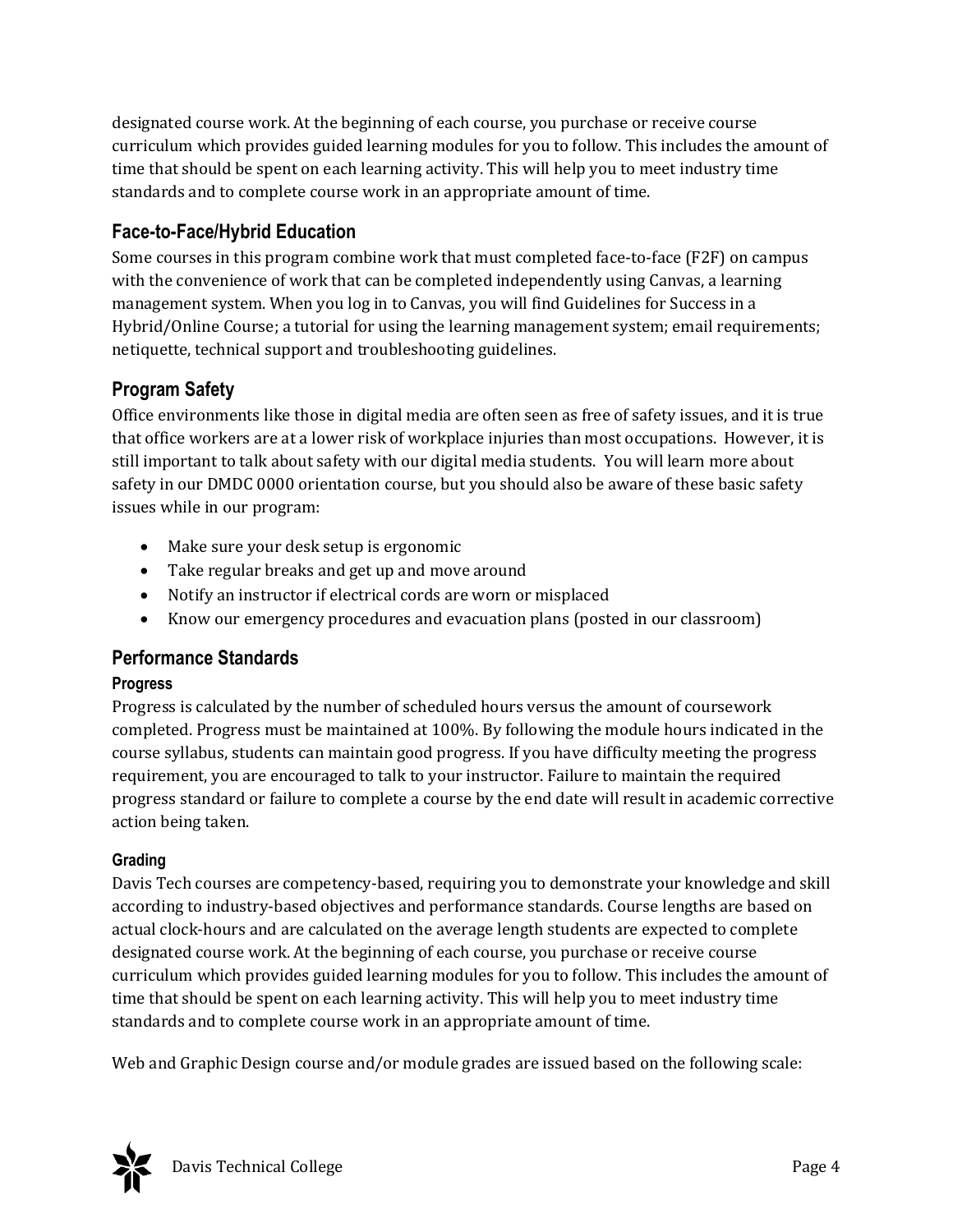|      | 94-100% | А- | 90-93% |    |        |
|------|---------|----|--------|----|--------|
| $B+$ | 87-89%  |    | 84-86% | в- | 80-83% |
| $C+$ | 77-79%  |    | 74-76% |    | 70-73% |

Students who score less than 70% will not be considered as completing the course. Specific performance and grading information is included in each course syllabus.

For high school students, grading is determined by an average of the grades given from each instructor that a course was taken from during the school term. The high school reserves the right to lower student grades if attendance is not maintained.

Grades will be given to all students for courses that are articulated with Weber State University based on progress factor, module tests, final competency test, past academic performance and student attendance. Note that Weber State University only accepts coursework in which students earned a grade "B" or better.

Web and Graphic Design students are responsible for printing their progress reports and reviewing them with the instructor in the first week of each month. The instructor will explain how to read a progress report and will provide feedback about your progress in the course and program.

## **Academic Performance**

Your success in this program is important to us. We will work with you to help you succeed, but if we feel that you are not meeting the minimum standards as described in this orientation, we are committed to taking appropriate actions to help you improve. The following steps may be taken if you fail to meet the minimum performance, progress and attendance standards or violate Web and Graphic Design policies and procedures:

#### **Academic Probation**

Students who are on academic probation may lose federal financial aid, scholarship eligibility, or sponsorship and benefits, as determined in accordance with college Financial Aid requirements and Department of Education regulations.

If you are unable to complete a course by the course end date or meet program performance standards, you will be put on probation and a Student Improvement Plan will be developed. The plan will include details of the unsatisfactory performance, outline a plan and timeframe for performance improvement and describe the process that will be used to monitor and evaluate future performance. This plan will be submitted to Student Services to become part of your student record. The plan will be signed by you and the instructor.

If you are unable to correct the unsatisfactory performance or complete the repeated course by the repeated course end date, you will remain on probation and will need to meet with your instructor and a college counselor to modify and further define the Student Improvement Plan. The instructor and counselor may also evaluate barriers that might prevent your success in the program and whether or not other training options should be considered.

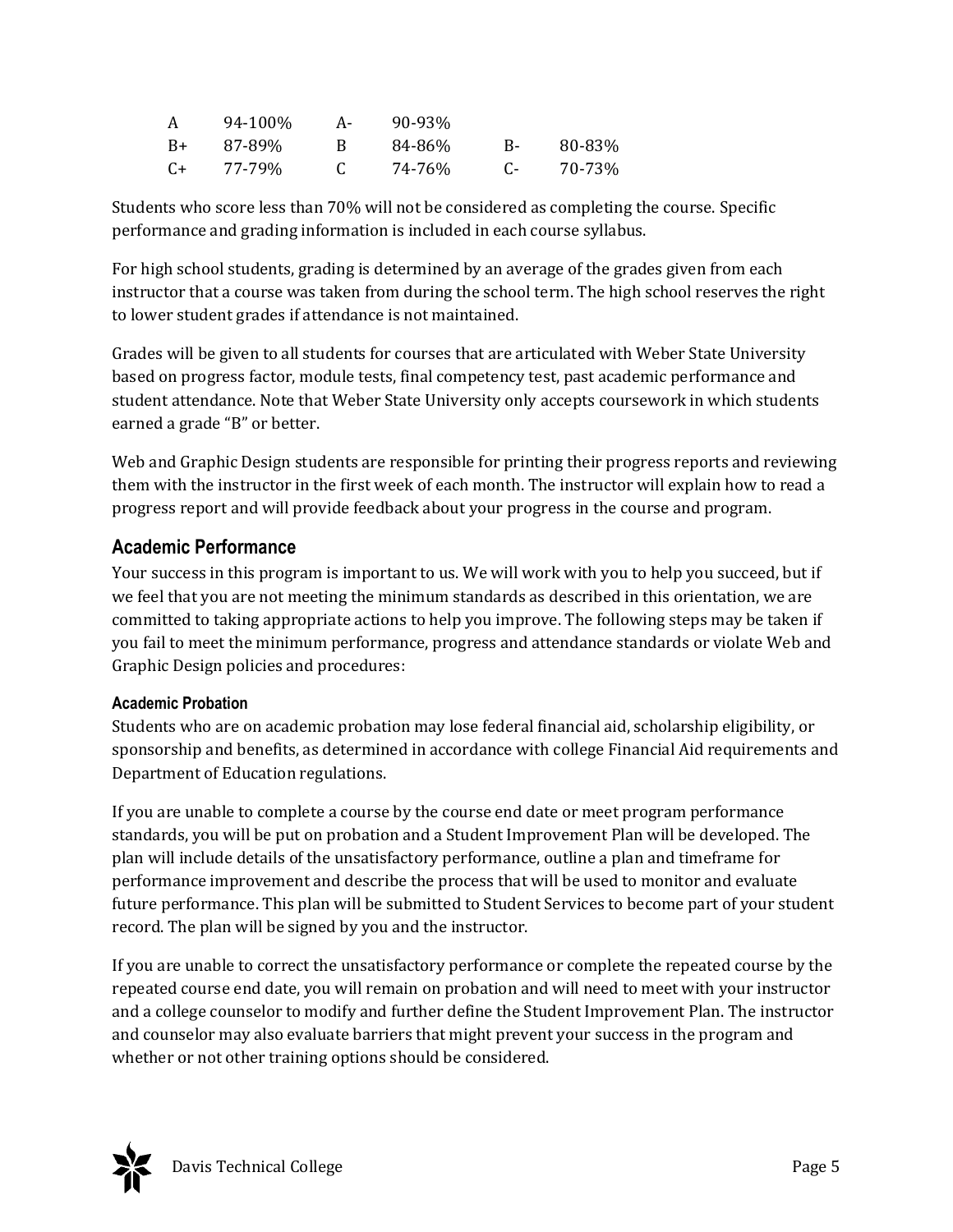If you fail to meet the performance standards outlined in the Student Improvement Plan, you will be required to participate in a Committee Review in order to continue as a student at Davis Tech. The committee will be composed of you, the instructor, the program director, an impartial program director, and a college counselor. The committee will evaluate the corrective actions taken by the college, the Web and Graphic Design program and you to determine a mutually beneficial course of action. Possible options may include but are not limited to: continued academic probation, additional assessment, recommended change to another educational program, suspension, or termination from the program.

If you fail to appear for the Committee Review, you may be considered for disciplinary termination. If you have received a Student Improvement Plan or have been placed on academic probation and subsequently leave the institution, you may be considered for disciplinary termination. If you are terminated for academic performance, you must meet with a Career and Academic Advisor to discuss a plan for correction before being permitted to re-enroll at Davis Tech.

#### **Problem Resolution**

If you are not satisfied for any reason with classroom management, grading or academic disciplinary actions taken, discuss your concerns with faculty in your program. If this does not resolve your concerns, please contact Student Services.

#### **Disciplinary Termination**

If you have received a formal plan for improvement or have been placed on academic probation and subsequently leave the institution, you may be considered for disciplinary termination.

#### **High School Students**

Your success in this program is important to us. We will work with you to help you succeed, but if we feel that you are not meeting the minimum standards as described in this orientation, we are committed to taking appropriate actions to help you improve.

High school students must meet minimum standards in grading, progress, and attendance before transitioning into a place in the program as an adult student. These standards are established by the program and may differ across the college. In the Architectural and Engineering Design program, a high school student, who will become an adult student, should meet the following minimum standards:

Attendance: 85 percent Progress: 85 percent Grade: 85 percent

If you do not meet Davis Tech or Web and Graphic Design performance standards, you will be subject to academic discipline. Reasons for academic discipline include but are not limited to violations of Davis Tech or program policies and procedures, violations of academic integrity, failure to maintain minimum attendance standards, failure to maintain progress standards, and repeating a course.

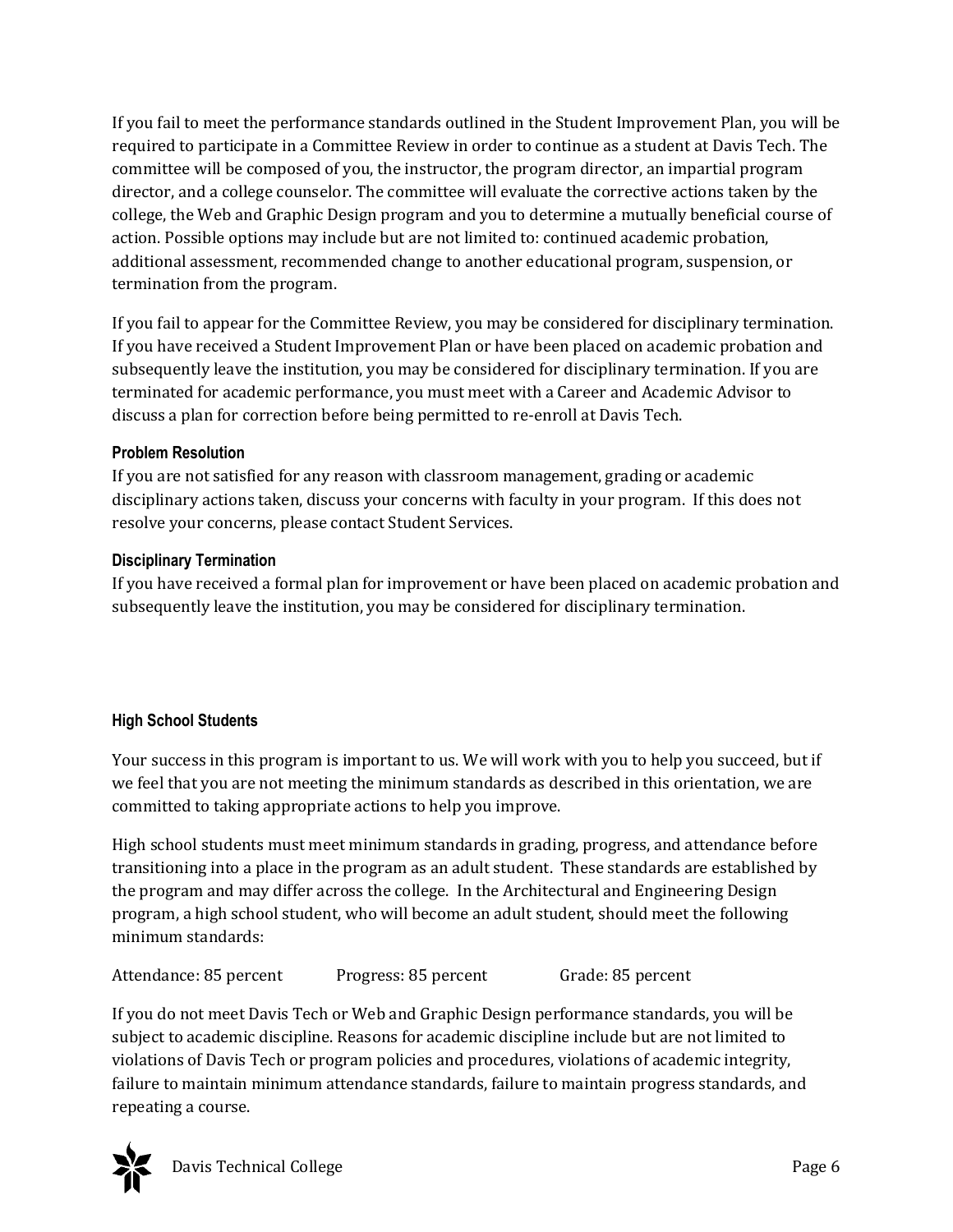## **Attendance**

Attendance is calculated by the number of scheduled hours versus the number of hours you are present in the classroom. Program policy requires that a student maintain attendance of at least 85% (high school students 90%). There are no excused absences, you are either here or you are not. In the Web and Graphic Design classroom, the following attendance rules apply:

- You are responsible to clock in before the computer marks you tardy. Because we do not accept tardies, if you clock in past the accepted time, you will be marked absent. (Adjust your schedule accordingly.)
- The guidelines for attendance are based upon that of a working environment. If you were at your place of employment and you were continually late or leaving early, you probably wouldn't have your job for long.
- Clock-in window is 5 minutes before and after the bell.
- If you are 10 minutes late, you will be marked absent.
- If you leave before the bell, you will be marked absent.
- Poor attendance by high school students may result in a grade reduction from the high school. Your citizenship is based on your attendance on the following scale:
	- o 100% Honorary
	- o 85%-99% Satisfactory
	- o 60%-84% Needs Improvement
	- o 59% or lower Unsatisfactory
- If you have a job interview, a meeting with your caseworker, class-related absence, or if you are a high school student with a school assembly or activity, please notify your instructor in advance.
- If you are in the hallway, visiting, or violating web privileges, you will be given an "N" for a non-productive day. Multiple non-productive days will result in probation for one month.
- Failure to meet attendance requirements will result in probation for one month.
- Repeated periods of attendance-related probation may result in termination from the program.
- If you are absent for ten (10) consecutive scheduled days, you will be withdrawn from Davis Tech. Failure to meet the required attendance standard will result in academic corrective action being taken.

## **Student Policies and Procedures**

You may find further information on institutional student policies and procedures here: http://www.davistech.edu/student-policies.

## **Instructor Response Time**

Your instructor will respond to any question regarding the program, assignments, or assessments in 24 hours within the Davis Tech operational schedule.

#### **Placement Services**

Placement services are available to you when you complete your program. These services include resume review, interview skills, and job placement assistance.

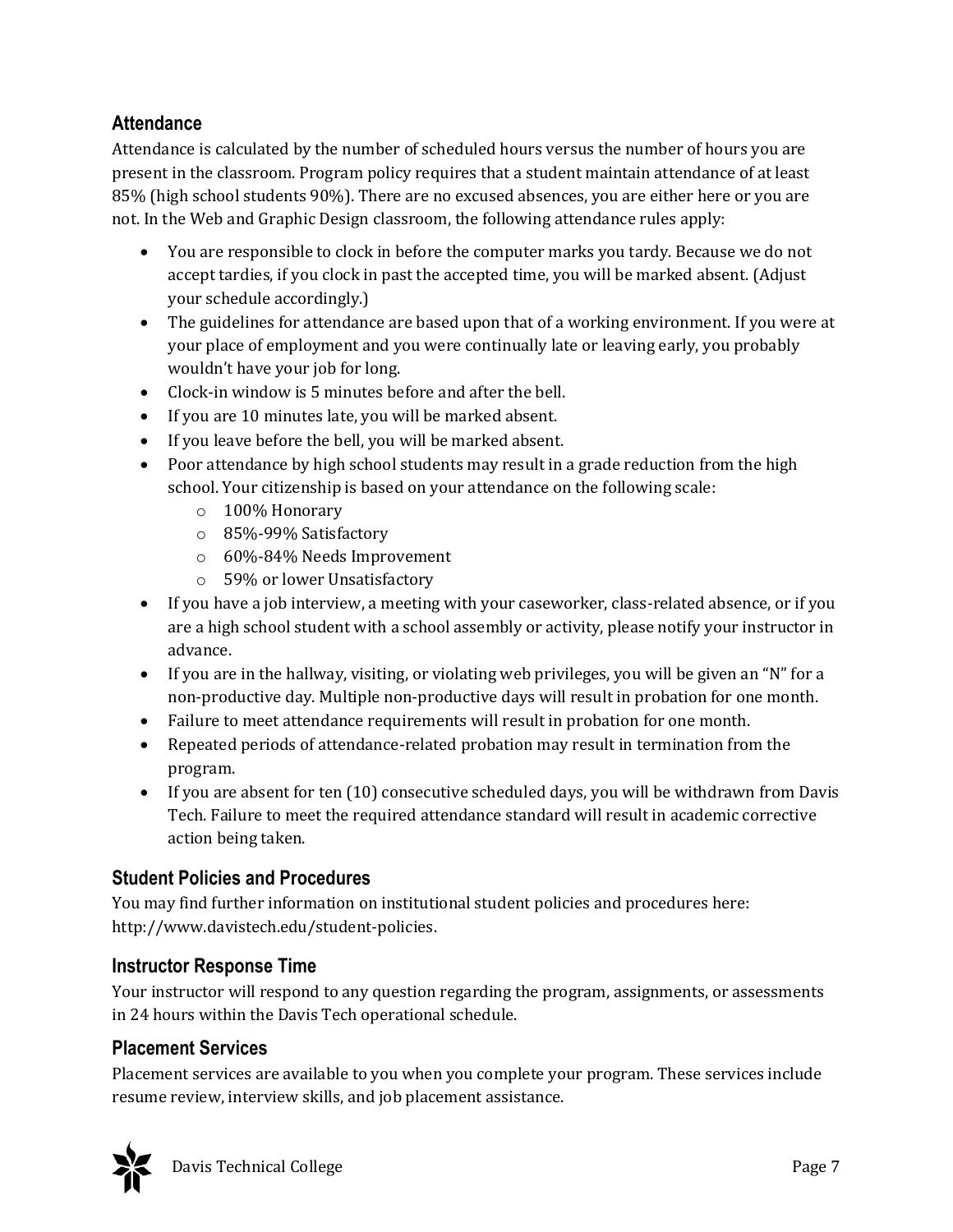## **Student Follow-up**

Your success in finding employment is an indication of the quality of our instruction. To evaluate the effectiveness of our programs, we ask that you notify us of your employment status. If you are already employed, become employed, or if your employment status changes, please notify your instructor. You may also report current military service, the pursuit of additional education, or indicate reasons that may prevent you from completing your program or finding employment. If we don't receive a response from you, a Davis Tech employee will contact you to request your employment status.

## **Course Evaluations**

At the end of each course your curriculum will guide you to an online evaluation with questions about instructional content and your primary instructor. We appreciate and value your feedback. Although you will be asked to enter your student number, this is simply to verify the evaluation is completed only once per student. Feedback is used for program improvement and professional development.

## **Policies for Web and Graphic Design Program**

#### **Internet Use Policy**

Internet resources can be valuable for a student's education. Internet access is a privilege that may be withdrawn. Students are expected to be aware of and abide by the following:

- 1. Personal contact information may not be entered onto the Internet.
- 2. Students may use Lab Internet access only for teacher-directed educational activities.
- 3. Students may use the Lab Internet access only when authorized and supervised.
- 4. Prohibited Internet Uses:
	- a. Students may not access or create files or materials without authorization (offensive, profane, or pornographic files or materials are strictly prohibited).
	- b. Students may not use Internet games, multi-user domains (MUDs), or web chats.
	- c. Students may not plagiarize works or violate copyrights or trademarks.
- 5. Students do not have an expectation of privacy in files, disks, documents that have been used or created with Davis Tech equipment.
- 6. Disciplinary actions will be taken to meet the specific concerns related to violations of this agreement (e.g. loss of access to computers, dismissal from Davis Tech class, contact of your home school ATE Coordinator and Administration, suspension from home school, etc.).

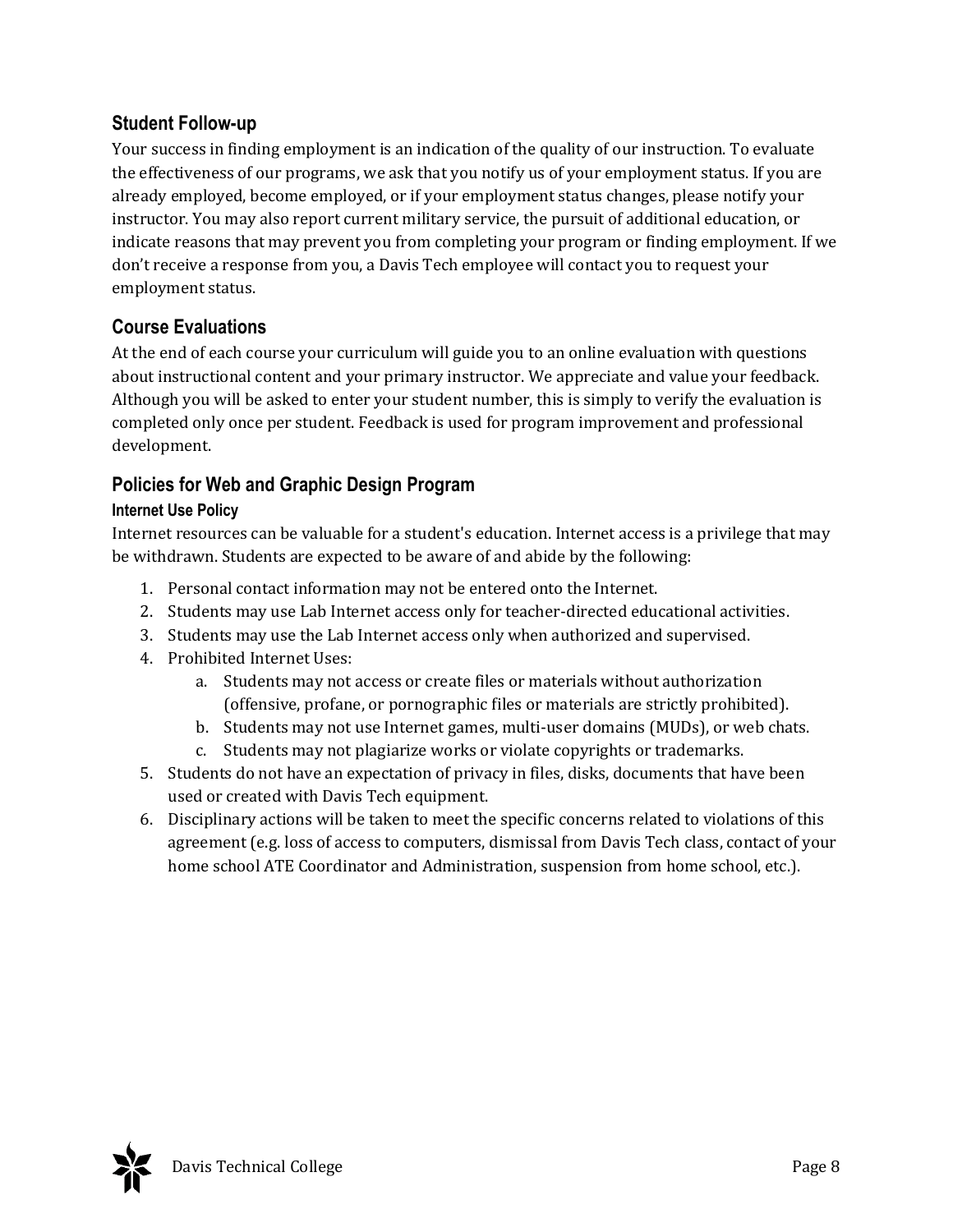#### **Web and Graphic Design Lab Policy**

This lab has a strict computer lab policy. Your performance and behavior are under school and instructor's observation. Violators will be subject to termination. *(Check one at a time to indicate that you fully understand your responsibility in the lab.)*

- $\Box$  No food and drink are allowed in the lab.
- □ NO GAMES ARE ALLOWED on your machine.
- $\Box$  NEVER copy, download or install software, games, or music onto or from your workstation unless they are schoolwork related with instructor's approval.
- $\Box$  If you choose to listen to music while you are studying, use your phone.
- $\Box$  No watching movies during class time. If the movie is related to your course assignment, please get your instructor's approval before you watch it.
- $\Box$  NEVER change the configuration of your workstation.
- $\Box$  Immediately report to the instructor if you notice something is wrong with your computer.
- $\Box$  NEVER swap hardware without asking the instructor's permission.
- $\Box$  Print only the materials or lab assignments for this class specifically. If printing material is not for this class but is schoolwork related, notify the instructor and get the instructor's permission to do it. Please help us save paper and ink.
- $\Box$  Use the computer as a learning tool, not a toy. Take care of your computer. The course will not be enjoyable for you if your computer is not working.
- $\Box$  Use the Internet as your research tool. You must follow the Internet Use Policy. If you are caught accessing an Internet site without instructor's permission or accessing a questionable site, you will be dismissed from class.
- $\Box$  Set your phone ringer to vibrate. Please answer or make your personal phone calls outside the classroom.